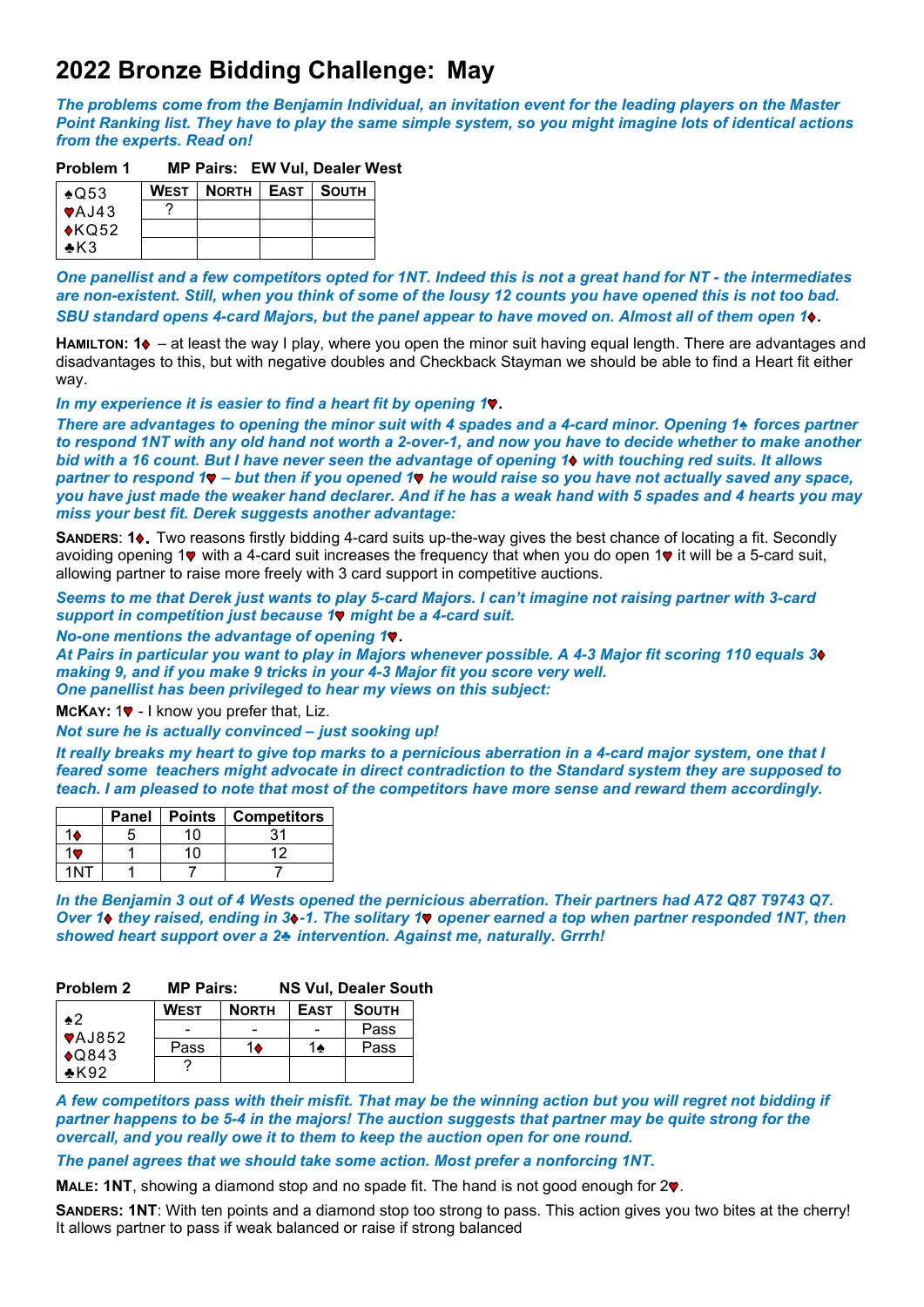Should they have a second suit they can rebid it and you will locate a better fit.

Meanwhile my style is that responding to an overcall in a new suit at the two level would show six cards, so  $2\Psi$  is not an option.

*As a general rule, a change of suit after an overcall is forcing for one round. But the situation is similar to a change of suit by a passed hand – because you passed last time partner is allowed to pass. Peter is the only panellist who will find a 5-3 heart fit if one exists:*

**EDMOND: 2.** Tricky one but I'll have a wee gamble on 2. denying any kind of spade fit.

*Lots of competitors agree. But if the heart fit does not exist partner will surely rebid spades and you may regret your enterprise.* 

|                | <b>Panel</b> | <b>Points</b> | <b>Competitors</b> |
|----------------|--------------|---------------|--------------------|
| 1NT            |              | 10            |                    |
| 2 <sub>v</sub> |              |               | 26                 |
| Pass           |              |               | 5                  |
| 2NT            |              |               |                    |
| 2۵             |              |               |                    |

*In the Benjamin one East considered this hand to be an opening bid and got too high in 3<sup>\*</sup>. West had AQ73 K4 K76 8765 , and 2 intrepid Benjaminers overcalled their 4-card Major. Mixed outcomes: one NS pair overbid to 3♣, 3 down; the other stayed quiet, and when East passed the 4-1 fit did not play well. At the 4th table EW quietly defended 2♠ for -1.* 

| Problem 3 | <b>MP Pairs:</b> | <b>NS Vul, Dealer South</b> |
|-----------|------------------|-----------------------------|
|-----------|------------------|-----------------------------|

| $\star$ KJ763 | <b>WEST</b> | <b>NORTH   EAST   SOUTH</b> |               |      |
|---------------|-------------|-----------------------------|---------------|------|
| $\P\,6$       |             |                             |               | Pass |
| $ \star$ AKT8 | 1♠          | Pass                        | $2\spadesuit$ | Pass |
| $*K64$        |             |                             |               |      |

*Should this hand make a move over a simple raise? The panel is split. Peter goes all in:*

**EDMOND**: 4♠ with the 5th spade and a singleton - surely no slam prospects!

*Partner's hand might be as bad as Qxxx xxx Qx QJxx, when game is pretty good. Or they might have Axxx Kxx xxx xxx when game is pretty awful. At teams, vulnerable, I would favour the blast it and see approach. I might even do that when not vulnerable. But at Pairs, where what matters is going plus, I vote for the more cautious approach favoured by the panel. They try to discover whether partner has the right cards by making a Game Try in a new suit. But which suit?*

**SANDERS: 3♦: A traditional long suit trial bid. Essentially describing the hand shape and inviting partner to bid 4♠ with** maximum values or, if intermediate with fitting diamond cards, to bid game.

*Most of the panel prefer the alternative suit where they want help:* 

**FRAME: 3**♣. A long suit trial bid looking for help from partner (top club honour or shortage) with a non-minimum hand.

**MCKAY: 3**♣. A trial bid, asking partner to bid game with something in clubs. You need to invite partner and normally 3♠ is not an invite.

*Lots of competitors bid 3♠, but Tim is correct. 3♠ is generally bid on a 6-card suit with the aim of keeping opponents quiet rather than asking partner to guess whether to bid on to game. The Game try asking for help in a specific suit makes it easier for partner to judge whether to bid on.* 

*Danny is the only pessimist, often a good approach to Pairs.*

**HAMILTON:** PASS. I shall compete to 3♠ if pushed as we have 9-card fit. A tiny bit stronger or at IMPs I'd make a 3♦ game try.

*When unsure whether to move on this sort of auction the Losing Trick Count can be useful. You have a 6-loser hand, and a single raise usually contains 9 losers. So you should expect to make 9 tricks almost all of the time. And you can deduct a spade loser 'for trump control' – it would be rather disappointing to find you have two losers in the trump suit.*

|                | <b>Panel</b> | <b>Points</b> | <b>Competitors</b> |
|----------------|--------------|---------------|--------------------|
| 3 <sub>2</sub> |              | 10            |                    |
| 3 <sub>•</sub> |              |               | 5                  |
| Pass           |              |               | 12                 |
| $4\spadesuit$  |              |               |                    |
| 34             |              |               | 10                 |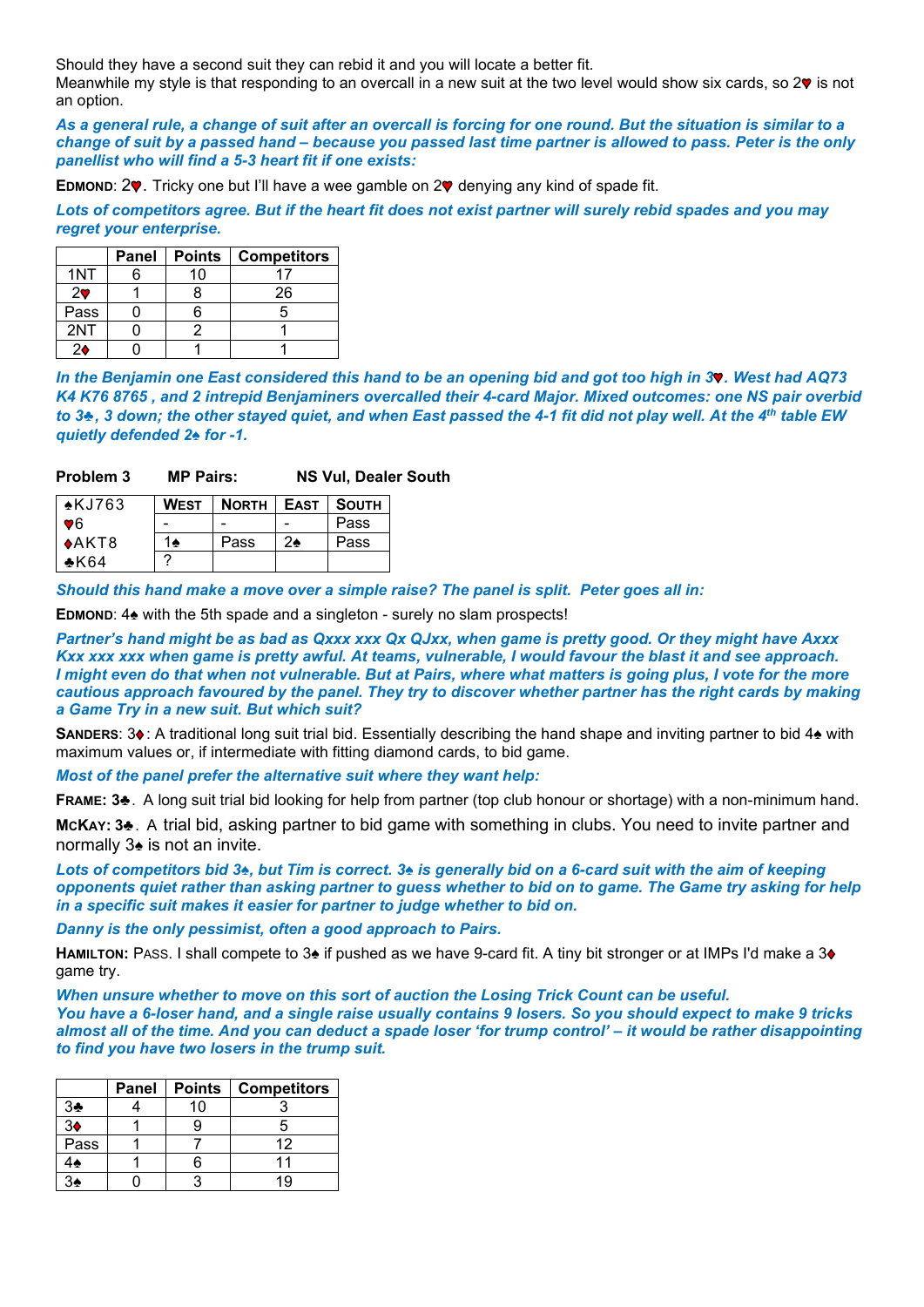*Partner has T842 A954 4 QT75, so this is not a great game, but it makes when spades break 2-2 with the ♠Q favourably placed. 2 Benjaminers reached game easily when East upgraded his hand to a 3♠ response (!) – perhaps they have been playing 5-card Majors too long.* 

#### **Problem 4 MP Pairs: All Vul, Dealer North**

| $*74$                     | WEST   NORTH   EAST   SOUTH |           |    |
|---------------------------|-----------------------------|-----------|----|
| $\blacktriangledown$ AJ93 | Pass                        | 1 $\land$ | 1♠ |
| IAJ                       |                             |           |    |
| $\triangle$ KQJ65         |                             |           |    |

*When opponents intervene in our auction they use up some of our space, but give us extra options. For example, we can cuebid their suit.*

**EDMOND:** 2♠ - (maybe known as a UCB?) tell me more partner, there's a game on here somewhere (NT if you have a Spade stop).

*UCB stands for Unassuming Cue Bid, a term invented by Terence Reese. It normally shows a good raise of partner's suit but it can also show a strong hand with no clear way forward. Initially it does not ask for a spade stopper, but if you rebid 3♠ next time that will be a stopper ask.*

*Another option is the negative (aka Sputnik) double. That shows length in the unbid suits.* 

**FRAME: Dbl**: A negative double showing the other 2 suits and values – on this hand I'm looking for game opposite partner's vulnerable overcall but will settle for an invitational 3 $\diamond$  if partner can only bid 2 $\diamond$ !

*Seems some of Russell's partners favour very light openers! Surely this hand is worth a game force?* 

*The third approach is to ignore the intervention and make the bid you would have made last time. What would you respond without the intervention?*

**GALLACHER: 3**♣. With 27+ points between partner and me we have game values.

*In an uninterrupted auction 3♣ would be a strong jump shift, forcing to game and indicating slam interest if partner is not minimum. In the modern style it usually indicates a single-suited hand – but here you can rebid*  **3** over 3<sup> $\bullet$ </sup> to get your values over.

*However, after the intervention most partnerships abandon the traditional strong jump shift in favour of the Fit Jump. The jump shows a good suit, a source of tricks, with at least 3-card support for partner. Your values should be concentrated in the two suits so that if the opponents compete further partner will have a good idea whether to give up or bid on.*

*Tim comes up with the winning option:*

**MCKAY**: 2♣. You are very strong and can show this by bidding your hearts later if necessary.

*The simple 2-over-1 response has not been affected by the overcall. It is forcing for at least one round. If partner rebids diamonds you can continue with 2 , a Responder's Reverse showing at least opening values and forcing to game. This seems better than starting with a double, which might show a far weaker hand.* 

|     | Panel | <b>Points</b> | <b>Competitors</b> |
|-----|-------|---------------|--------------------|
| 2♣  |       | 10            | 22                 |
| Dbl |       |               |                    |
| 3♣  |       |               |                    |
| ≱?  |       |               |                    |

*2 Benjaminers chose to double; 2 bid 2♣. Partner had – QT82 KQ642 A743 and a successful heart finesse meant there were 13 tricks in either rounded suit! No-one bid slam. EW had a MP save in 4***♠** *(-500) but the pair that bought the contract in 5♠x scored 0 points for -800.*